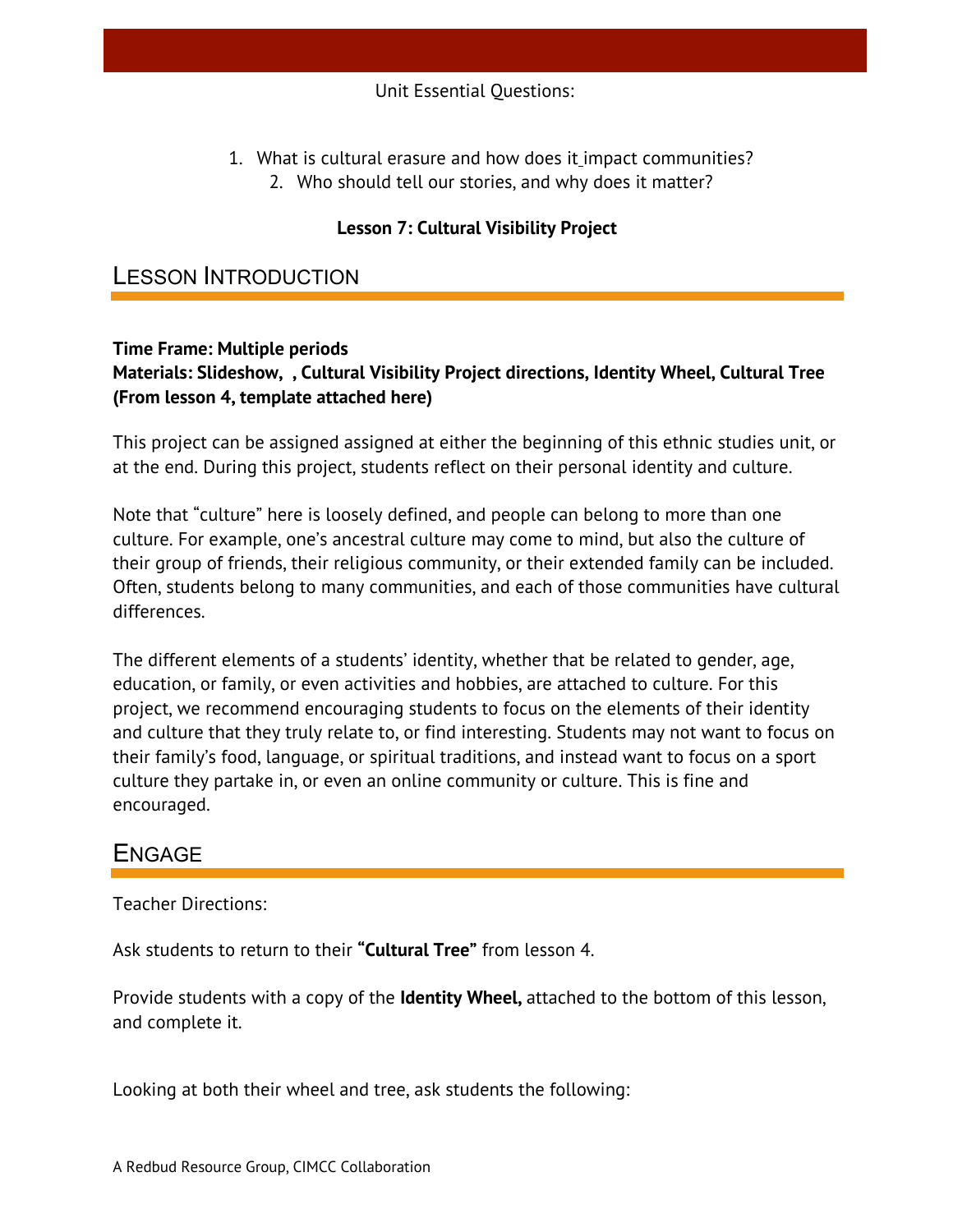- 1. What are two parts of your culture or community that you would like to know more about?
	- a. Ie. Food, language, religion, arts, music

### **EXPLORE**

Teacher Directions:

Assign students **the "Cultural Visibility Project",** attached to the bottom of this lesson.

Provide students time to complete the project. We recommend providing students 1 week to complete step 2, and then another few days to complete the rest. Some of the steps will be completed outside of class.

# ELABORATE

Provide students an opportunity to share their findings.

# EVALUATE

Teacher directions:

Allow students to share their **"Cultural Visibility Projects"**

As a class, discuss the essential questions explored in this unit:

- 1. What is erasure and how does it impact communities?
- 2. Why is it important for communities to tell their own stories?

# **VOCABULARY**

**Reclaim:** retrieve or recover (something previously lost, given, or paid); obtain the return of.

**Resilience:** the capacity to recover quickly from difficulties; toughness.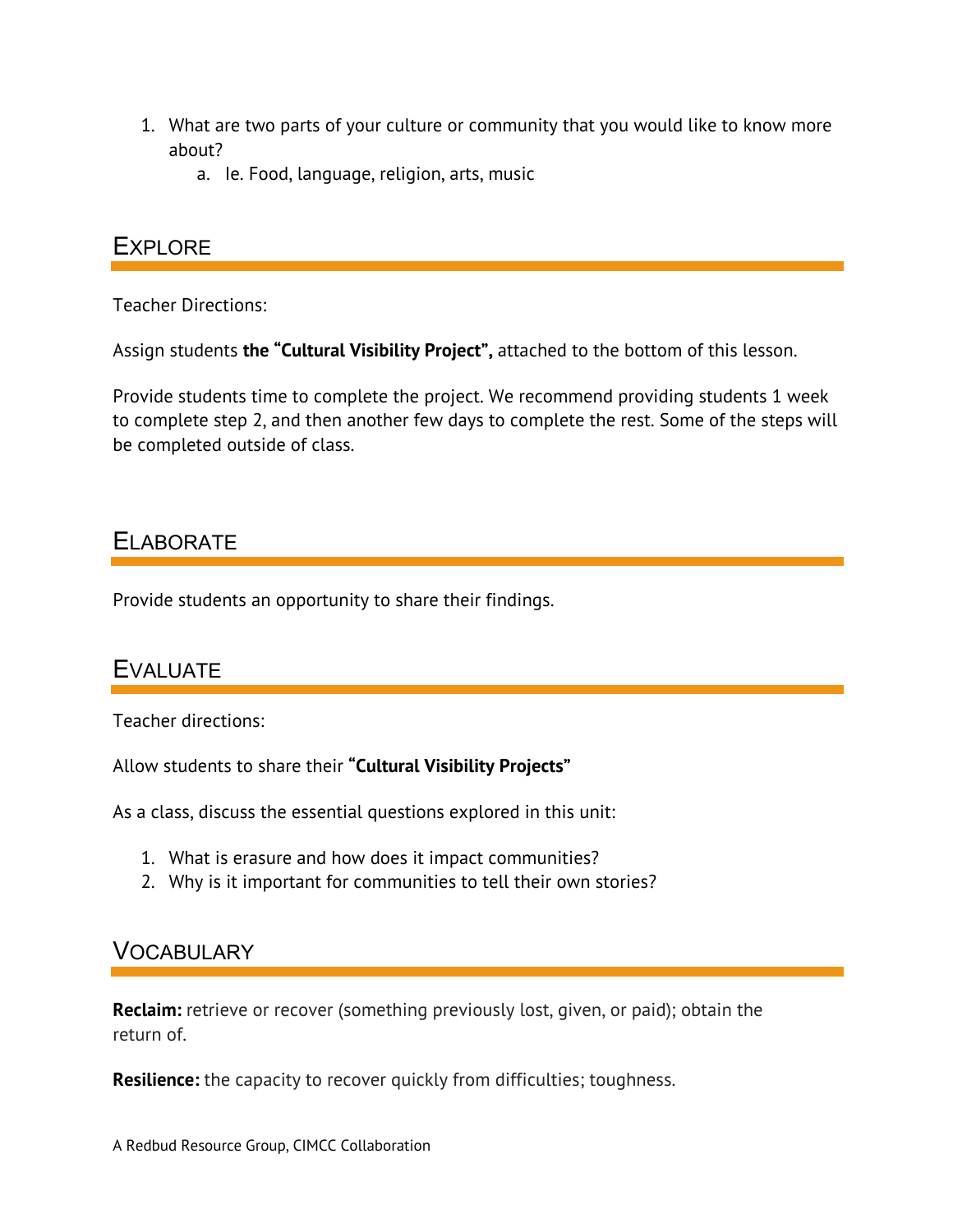**Revitalize:** imbue (something) with new life and vitality.

# **SOURCES**

*Identity Wheel, Cultural Tree,* Redbud Resource Group

# **MATERIALS**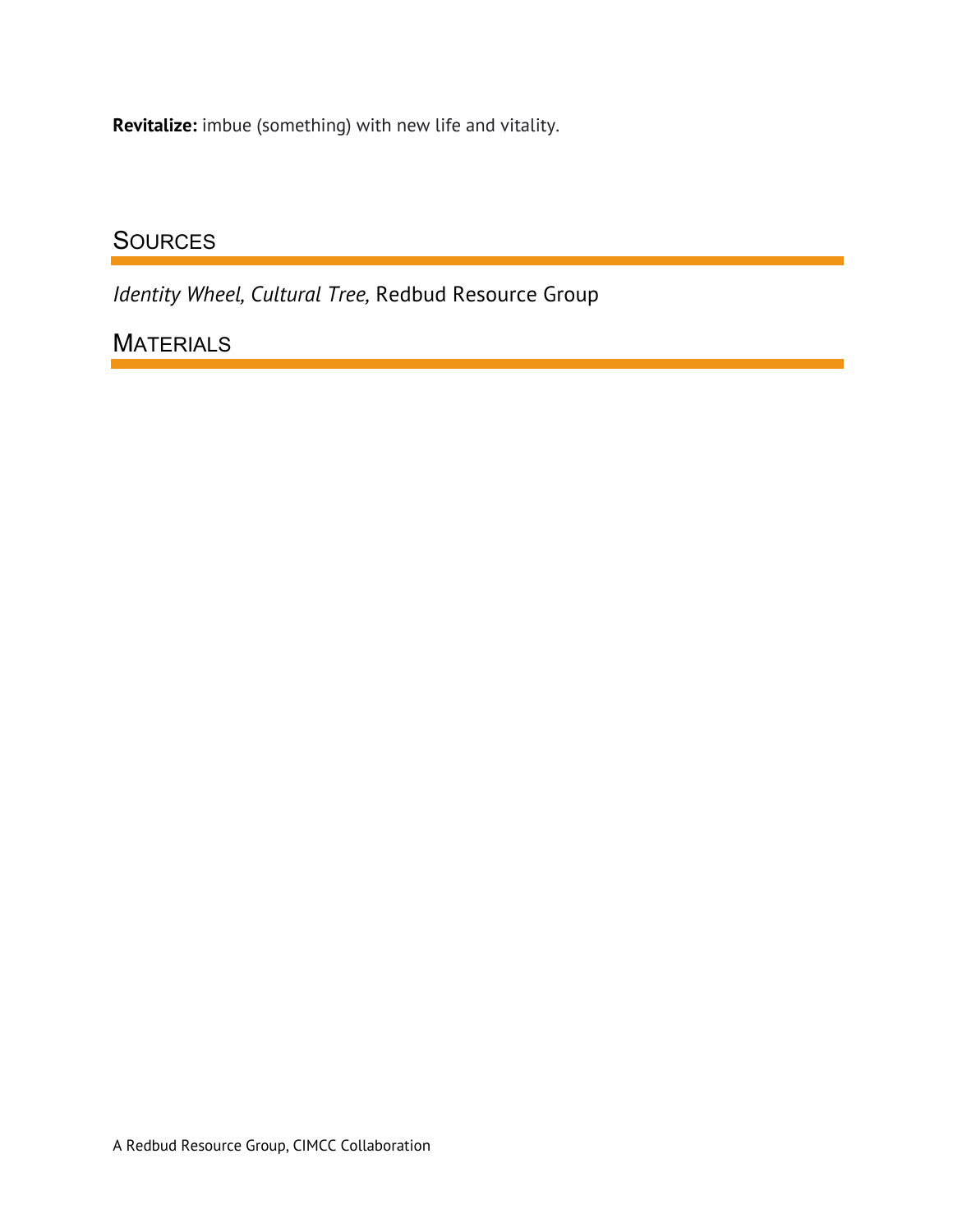# Identity Wheel

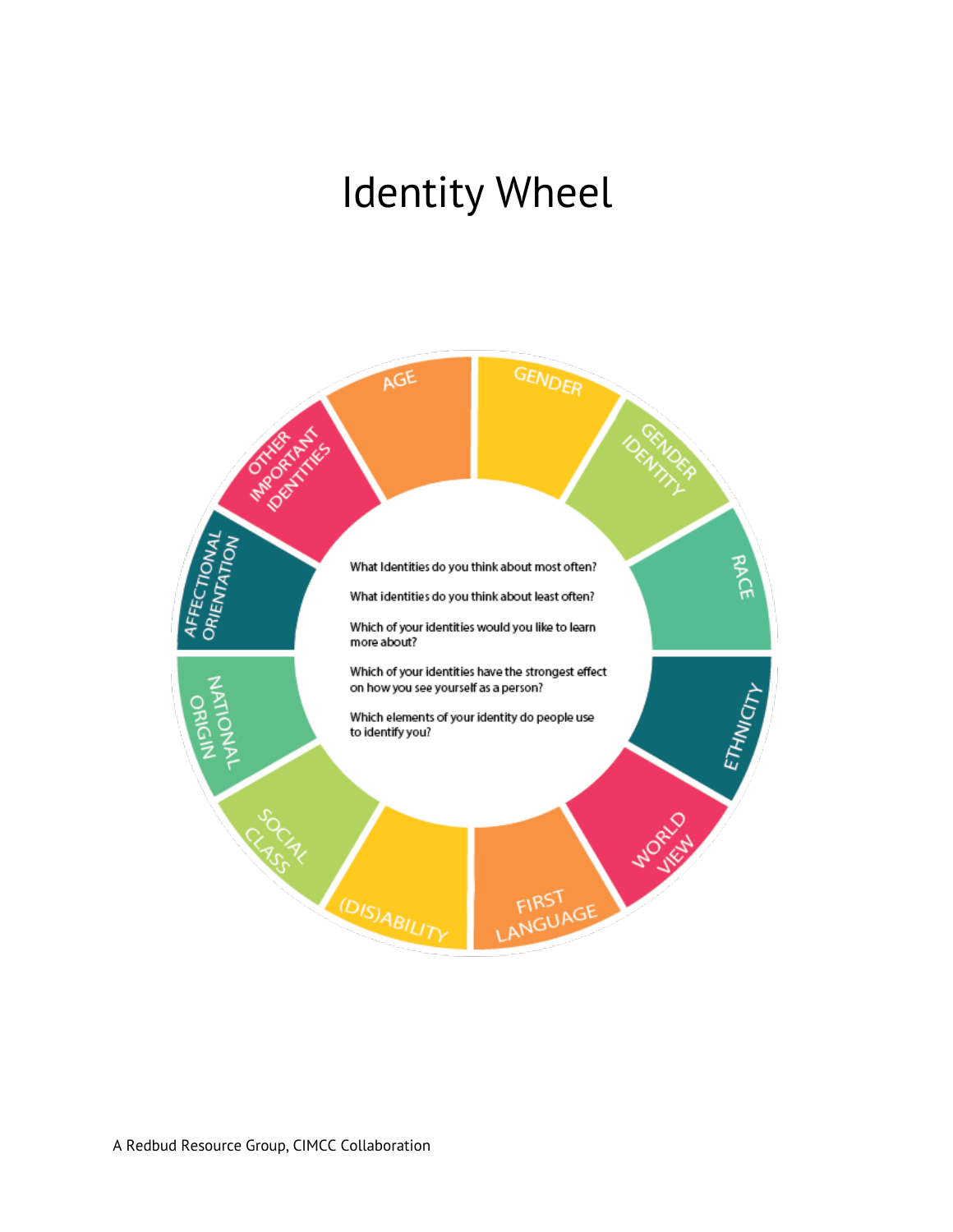Redbud Resource Group 2020

# Cultural Tree

# **Explicit Culture**

Style/Fashion Food Art & Music Holidays Language



(c) Redbud Resource Group 2021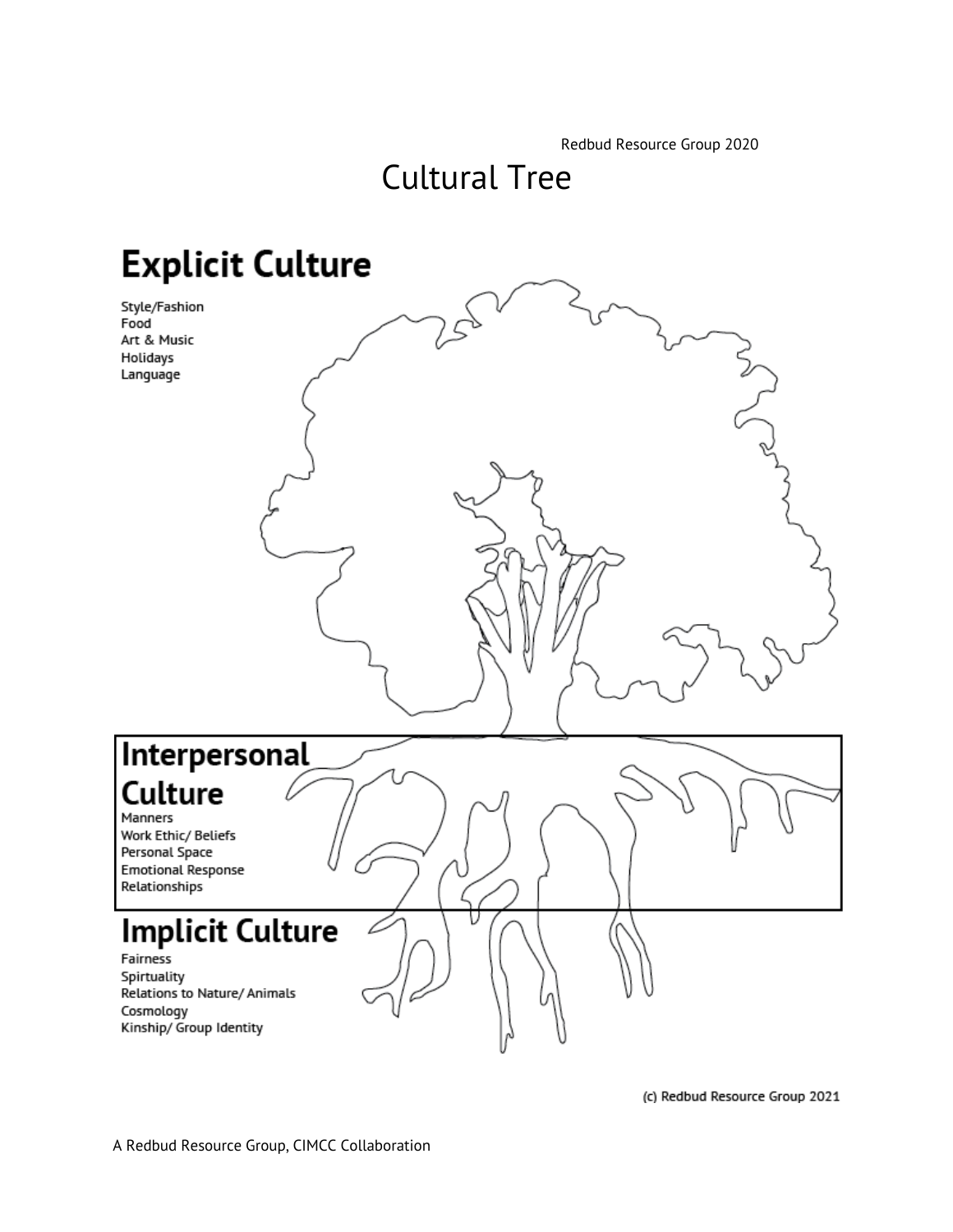### **Cultural Visibility Project**

Note: You will need your cultural tree **(lesson 4)** and your identity wheel **(warm up)** in order to complete this assignment. If you did not complete a cultural tree, a template is attached to this lesson.

Introduction: Every person and community experiences different levels of cultural visibility. The type of visibility a culture or community has may reflect the amount of power or influence that culture has over society in general. In this assignment, you will collect examples of cultural visibility that align with aspects of your identity. You will then reflect on the type of visibility your culture has, and whether or not that visibility is positive. You will then make a plan for creating more positive visibility for one aspect of your

cultural identity.

### **Step 1: Choosing Your Focus**

**Look at your identity wheel and/or culture tree. Choose a part (or parts) of your identity that are especially important to you, or that you are interested in learning about.**

### **Step 2: Personal Culture Data Collection**

**As you live your life for the next \_\_\_\_\_\_ days, look for examples of your chosen cultural/identity characteristic in your community. Make a list of what you find.**

You may notice:

- 1. Public figures whose identity aligns with an aspect of your own identity.
- 2. Advertisement, marketing, or other entertainment materials that feature representations of your identity/cultural characteristic.
- 3. Products that feature representations of your identity/cultural characteristic.
- 4. Places where your identity or cultural practices are welcomed.
- 5. Places where your identity or cultural practices are obviously unwelcomed or excluded.
- 6. Places where you do not feel comfortable expressing your identity or culture.

### **Step 3: Data Sorting**

**Once you have your list of examples, divide them into the following categories:**